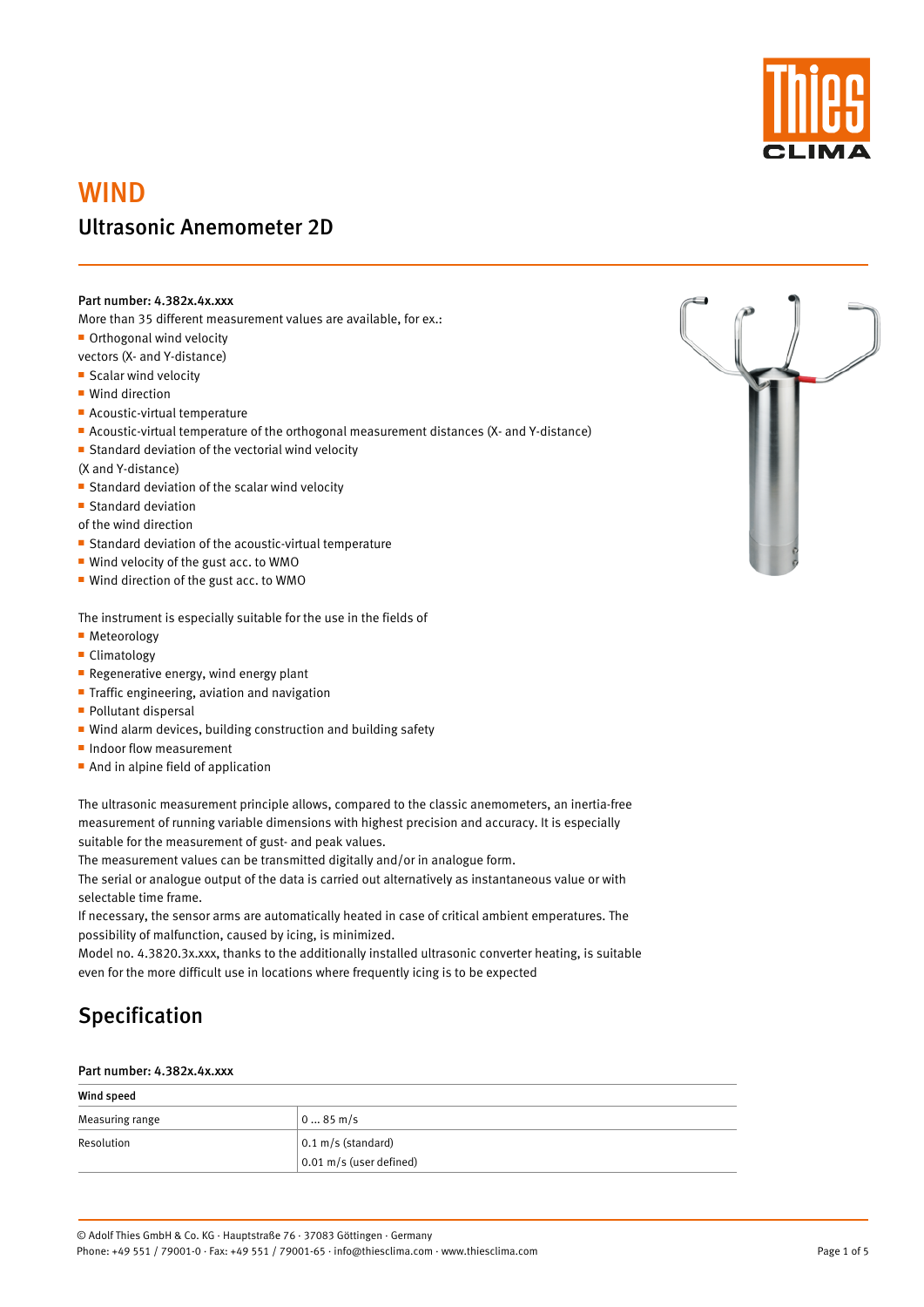

| Accuracy                        | $\pm 0.1$ m/s rms ( $\le$ 5 m/s)                         |  |
|---------------------------------|----------------------------------------------------------|--|
|                                 | $±2$ % rms (5  85 m/s)                                   |  |
| <b>Wind direction</b>           |                                                          |  |
| Measuring range                 | 0360°                                                    |  |
| Resolution                      | $1^{\circ}$                                              |  |
|                                 | $1°$ (standard)                                          |  |
|                                 | < 1 ° (user defined)                                     |  |
| Accuracy                        | $±1°$ @ WS 1  60 m/s                                     |  |
|                                 | $\pm 2$ ° @ WS 60  85 m/s                                |  |
| Virtual temp.                   |                                                          |  |
| Measuring range                 | $-50+80$ °C                                              |  |
| Resolution                      | 0.1K                                                     |  |
| Accuracy                        | ±0.5 K @ WS < 35 m/s                                     |  |
| Data output digital             |                                                          |  |
| Interface                       | RS485 / RS422                                            |  |
| Baudrate                        | 1200  921600 Baud                                        |  |
| Data values                     | instant. values, average values, standard deviation      |  |
| Output range                    | 1 per 10 msec up to                                      |  |
|                                 | 1 per 60 sec                                             |  |
| Status signals                  | heating, Meas section error, Temperature of meas section |  |
| Data output analog              |                                                          |  |
| Wind speed                      | 020mA                                                    |  |
|                                 | 4  20 mA                                                 |  |
|                                 | 010V                                                     |  |
|                                 | 210V                                                     |  |
| Stromausgang                    | max. 400                                                 |  |
| Wind direction                  | 020mA                                                    |  |
|                                 | 4  20 mA                                                 |  |
|                                 | 010V                                                     |  |
|                                 | 210V                                                     |  |
| Voltage output                  | min. 4000                                                |  |
| Resolution                      | 16 bit                                                   |  |
| Data input analog (alternative) |                                                          |  |
| Chanels                         | $\mathfrak{Z}$                                           |  |
| Resolution                      | 16bit                                                    |  |
| <b>Operating voltage</b>        |                                                          |  |

| 8  78 V DC or                   |
|---------------------------------|
| 12  55 V AC / 2.5 W             |
| 48 V AC/DC, typ 280 W           |
|                                 |
| up to 98 sensors                |
| 8 pol. connector                |
| on a mast tube 1,5"             |
| stainless steel (V4A) AiSi316Ti |
| IP 67                           |
|                                 |

Page 2 of 5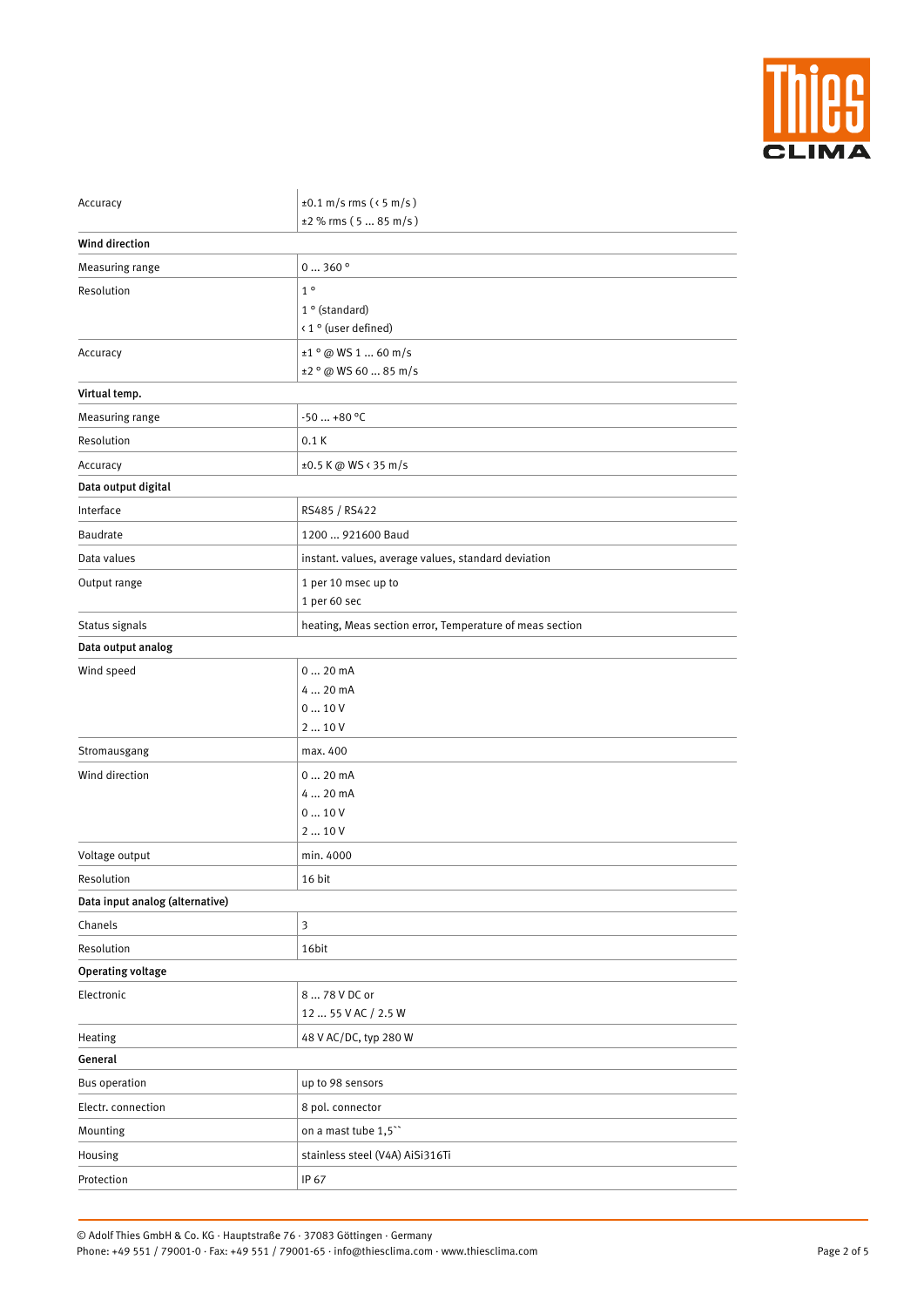

| Dimension | $\vert$ Ø 424 mm x 287 mm |
|-----------|---------------------------|
| Weight    | $2.5$ kg                  |

# Versions

### As per 4.382x.4x.xxx, but:

#### Product number 4.3820.40.300

| Data output digital          |                                |  |
|------------------------------|--------------------------------|--|
| Baudrate                     | 9600 Baud                      |  |
| Duplex mode                  | Full duplex                    |  |
| Data telegram                | no independent telegram output |  |
| Product number 4.3820.40.340 |                                |  |
| Data autout dicital          |                                |  |

| Data output digital |                          |  |
|---------------------|--------------------------|--|
| Baudrate            | 9600 Baud                |  |
| Duplex mode         | Full duplex              |  |
| Data telegram       | VDT-Telegram (Telegram2) |  |
| Output range        | 10 per 1 sec             |  |

#### Product number 4.3820.41.300

| Data output digital |                            |  |
|---------------------|----------------------------|--|
| Baudrate            | 9600 Baud                  |  |
| Duplex mode         | Half duplex                |  |
| Data telegram       | no independent data output |  |
| Data output analog  |                            |  |
| Type                | 3 x 0  20 mA               |  |

#### Product number 4.3820.42.300

| Data output digital |                            |  |
|---------------------|----------------------------|--|
| Baudrate            | 9600 Baud                  |  |
| Duplex mode         | Half duplex                |  |
| Data telegram       | no independent data output |  |
| Data output analog  |                            |  |
| Type                | $3 \times 0$ 10 V          |  |

## Accessories

| Product name   Brief description |
|----------------------------------|
|----------------------------------|

Page 3 of 5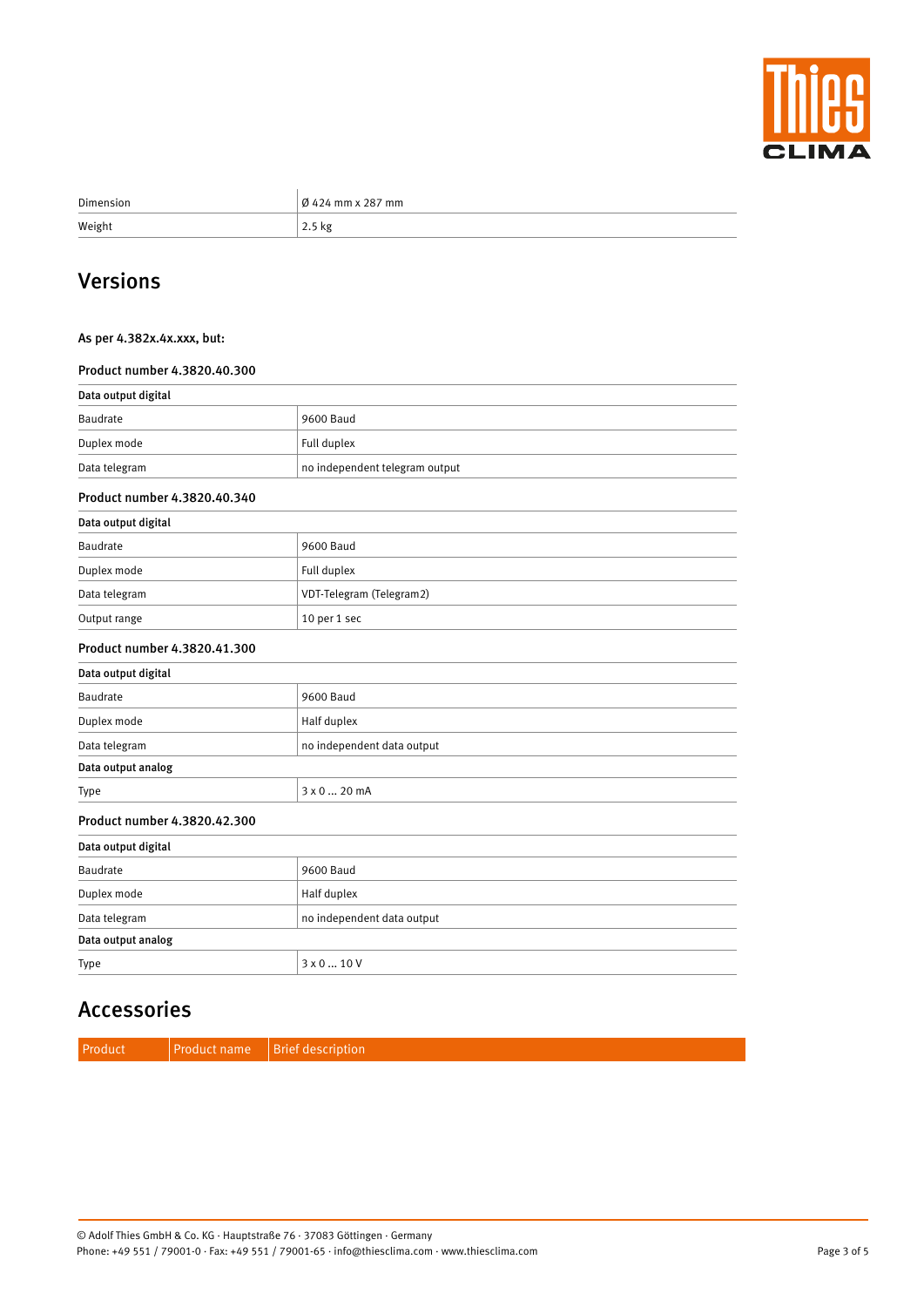

| delfector | <b>Ultrasonic Bird</b>              | which might be caused by different species of birds.                                                                                                                         | The Ultrasonic Bird Deflector protects the ultrasonic anemometer against measurement faults, |  |
|-----------|-------------------------------------|------------------------------------------------------------------------------------------------------------------------------------------------------------------------------|----------------------------------------------------------------------------------------------|--|
|           | 4.3800.90.000                       | Data output digital                                                                                                                                                          |                                                                                              |  |
|           |                                     | Switching output                                                                                                                                                             | max. 24 V AC/DC                                                                              |  |
|           |                                     | Interface                                                                                                                                                                    |                                                                                              |  |
|           |                                     | <b>Type</b>                                                                                                                                                                  | <b>RS485</b>                                                                                 |  |
|           |                                     | Data format                                                                                                                                                                  | 8N1                                                                                          |  |
|           |                                     | <b>Baud</b> rate                                                                                                                                                             | 2400  115200 Baud                                                                            |  |
|           |                                     | General                                                                                                                                                                      |                                                                                              |  |
|           |                                     | Power supply                                                                                                                                                                 | 12  24V DC<br>24 V AC                                                                        |  |
|           |                                     | Electr. connection                                                                                                                                                           | cable gland                                                                                  |  |
|           |                                     | Housing                                                                                                                                                                      | Polycarbonate                                                                                |  |
|           |                                     | Protection                                                                                                                                                                   | IP 65                                                                                        |  |
|           |                                     | Weight                                                                                                                                                                       | $0.2$ kg                                                                                     |  |
|           |                                     |                                                                                                                                                                              |                                                                                              |  |
|           | Device to refuse<br>birds<br>507245 | The device to refuse birds shall prevent smaller birds in the distance of the US transformer from<br>sitting on the instrument, thus providing for an undisturbed operation. |                                                                                              |  |
|           | <b>Connecting cable</b><br>50775x   | Suitable cable for 4.3820/30/75/80/81<br>length: see versions                                                                                                                |                                                                                              |  |
|           |                                     | General                                                                                                                                                                      |                                                                                              |  |
|           |                                     | Cable length                                                                                                                                                                 | see versions                                                                                 |  |
|           |                                     | Cable                                                                                                                                                                        | PUR 4 x 0,75 +2x2x0,14 mm <sup>2</sup>                                                       |  |
|           |                                     |                                                                                                                                                                              |                                                                                              |  |
|           | <b>Bird spike</b><br>508396         | The bird spike prevents bigger birds from resting in the measurement path between the<br>ultrasonic transducers, providing an undisturbed operation.                         |                                                                                              |  |
|           |                                     | General                                                                                                                                                                      |                                                                                              |  |
|           |                                     | Material                                                                                                                                                                     | V4A (AiSi 316L)                                                                              |  |
|           |                                     |                                                                                                                                                                              |                                                                                              |  |
|           | Northring for                       | The adapter is used for the north alignment of a Ultrasonic anemometer.                                                                                                      |                                                                                              |  |
|           | <b>Ultrasonic</b><br>anemometer     | General                                                                                                                                                                      |                                                                                              |  |
|           | 508696                              | Length                                                                                                                                                                       | 90 mm                                                                                        |  |
|           |                                     |                                                                                                                                                                              |                                                                                              |  |

| ンマンシン |               |                              |
|-------|---------------|------------------------------|
|       | Material      | Alluminum anodized (AlMgSi1) |
|       | Weight        | $0.4$ kg                     |
|       | Fixing boring | for mast Ø 50 mm             |
|       |               | for sensor Ø 50 mm           |
|       |               |                              |
|       |               |                              |